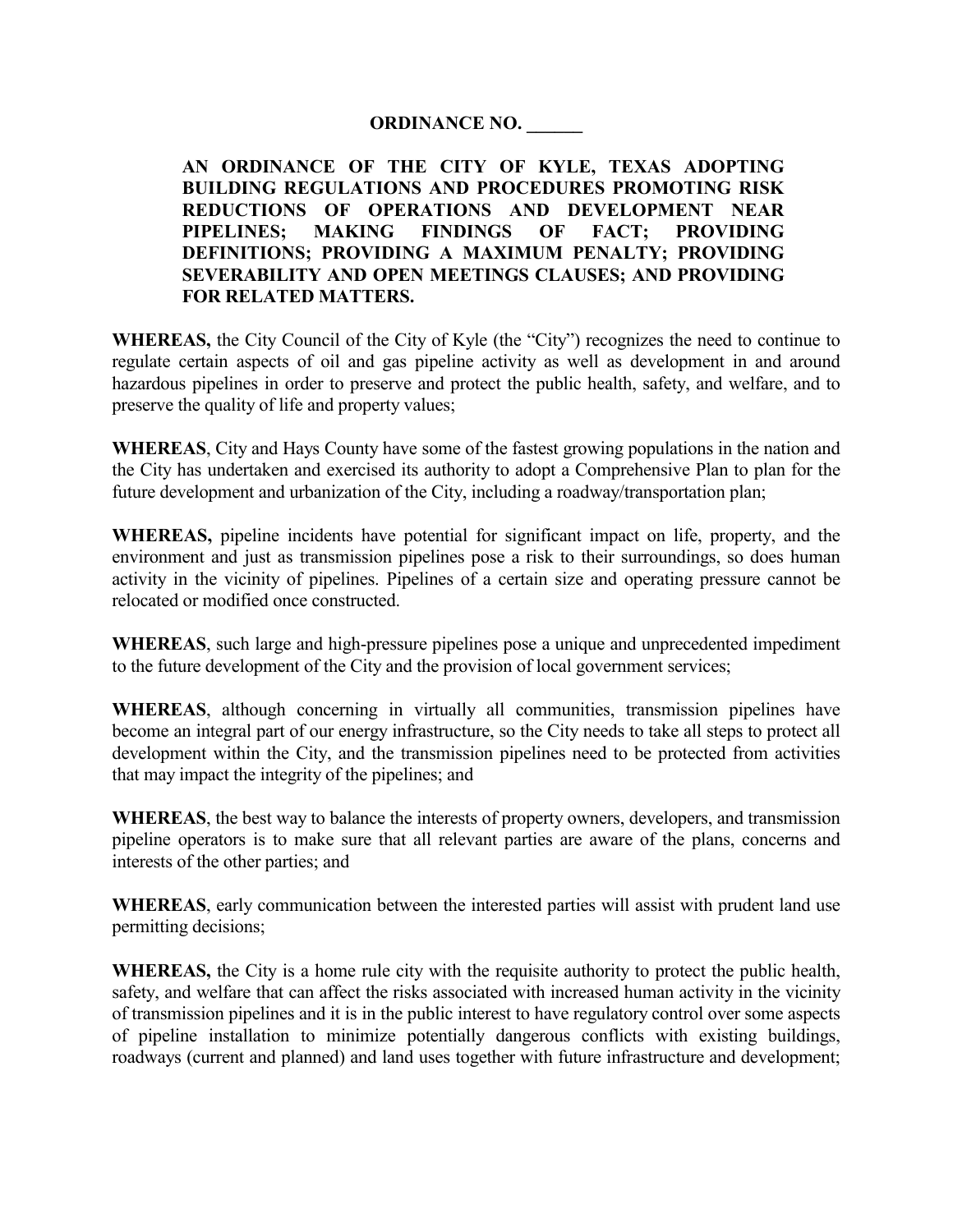**WHEREAS,** the City Council seeks to adopt regulations and procedures in order to reduce the hazards and/or maintain the health, safety and welfare of the City in this potentially risky area.

## **NOW, THEREFORE, BE IT ORDAINED BY THE CITY COUNCIL OF THE CITY OF KYLE, TEXAS, THAT:**

**Section 1.** Findings of Fact. The above and foregoing recitals are hereby found to be true and correct and are incorporated herein as findings of fact. The City Council hereby further finds and determines that the rules, regulations, terms, conditions, provisions and requirements of this ordinance are reasonable and necessary to protect the public health, safety and quality of life.

**Section 2.** Building Regulations Amended. The City Council hereby adopts regulations and procedures promoting risk reductions of operations and development near pipelines within the City to read as set forth in Exhibit "A" hereto entitled "Building Regulations and Procedures Promoting Risk Reductions of Operations and Development Near Pipelines," attached to and incorporated in this Ordinance as though fully transcribed herein for all purposes.

**Section 3.** Amendment of Ordinances. Prior ordinances of the City dealing with or applicable to oil and gas pipelines are hereby amended to the extent of any conflict herewith, and all ordinances or parts thereof conflicting or inconsistent with the provisions of this Ordinance as adopted and amended herein, are hereby amended to the extent of such conflict. In the event of a conflict or inconsistency between this Ordinance and any other code or ordinance of the City, the terms and provisions of this Ordinance shall govern.

**Section 4.** Effective Date. This Ordinance shall take effect immediately from and after its passage and publication in accordance with the provisions of the Tex. Loc. Gov't. Code.

**Section 5. Severability.** It is hereby declared to be the intention of the City Council that the sections, paragraphs, sentences, clauses and phrases of this Ordinance are severable and, if any phrase, sentence, paragraph or section of this Ordinance should be declared invalid by the final judgment or decree of any court of competent jurisdiction, such invalidity shall not affect any of the remaining phrases, clauses, sentences, paragraphs and sections of this Ordinance, since the same would have been enacted by the City Council without the incorporation of this ordinance of any such invalid phrase, clause, sentence, paragraph or section. If any provision of this Ordinance shall be adjudged by a court of competent jurisdiction to be invalid, the invalidity shall not affect other provisions or applications of this Ordinance which can be given effect without the invalid provision, and to this end the provisions of this Ordinance are declared to be severable.

**Section 6.** Open Meetings. It is hereby officially found and determined that the meeting at which this Ordinance is passed was open to the public as required and that public notice of the time. place and purpose of said meeting was given as required by the Open Meetings Act.

and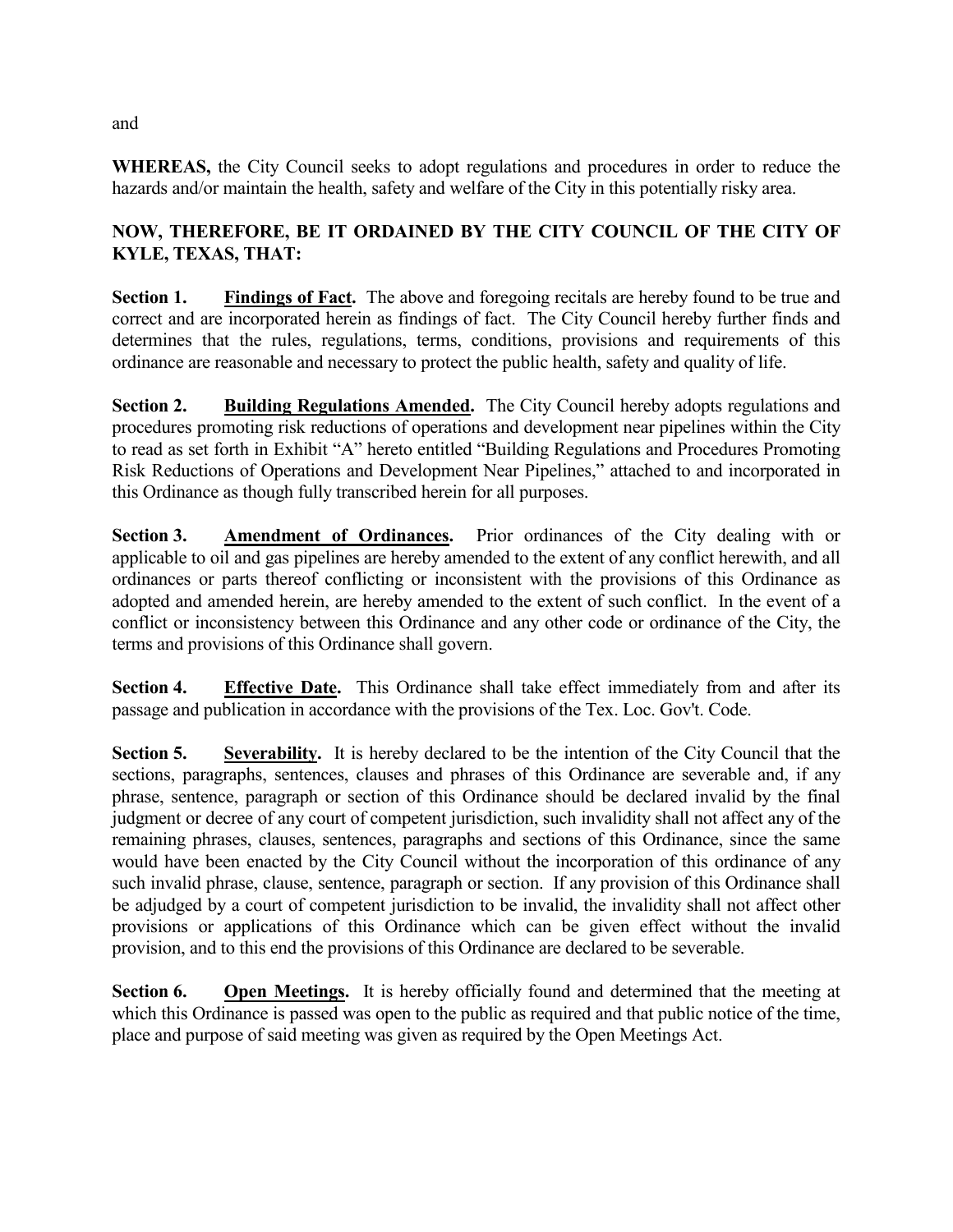**PASSED AND APPROVED** on the \_\_\_\_\_\_ day of \_\_\_\_\_\_\_, 2019.

**FINALLY PASSED AND APPROVED** on the \_\_\_\_\_ day of \_\_\_\_\_, 2019.

\_\_\_\_\_\_\_\_\_\_\_\_\_\_\_\_\_\_\_\_\_\_\_\_\_\_\_\_\_ \_\_\_\_\_\_\_\_\_\_\_\_\_\_\_\_\_\_\_\_\_\_\_\_\_\_\_\_\_\_\_\_\_\_\_\_\_\_\_\_

# **ATTEST: CITY OF KYLE, TEXAS**

Jennifer Vetrano, City Secretary Travis Mitchell, Mayor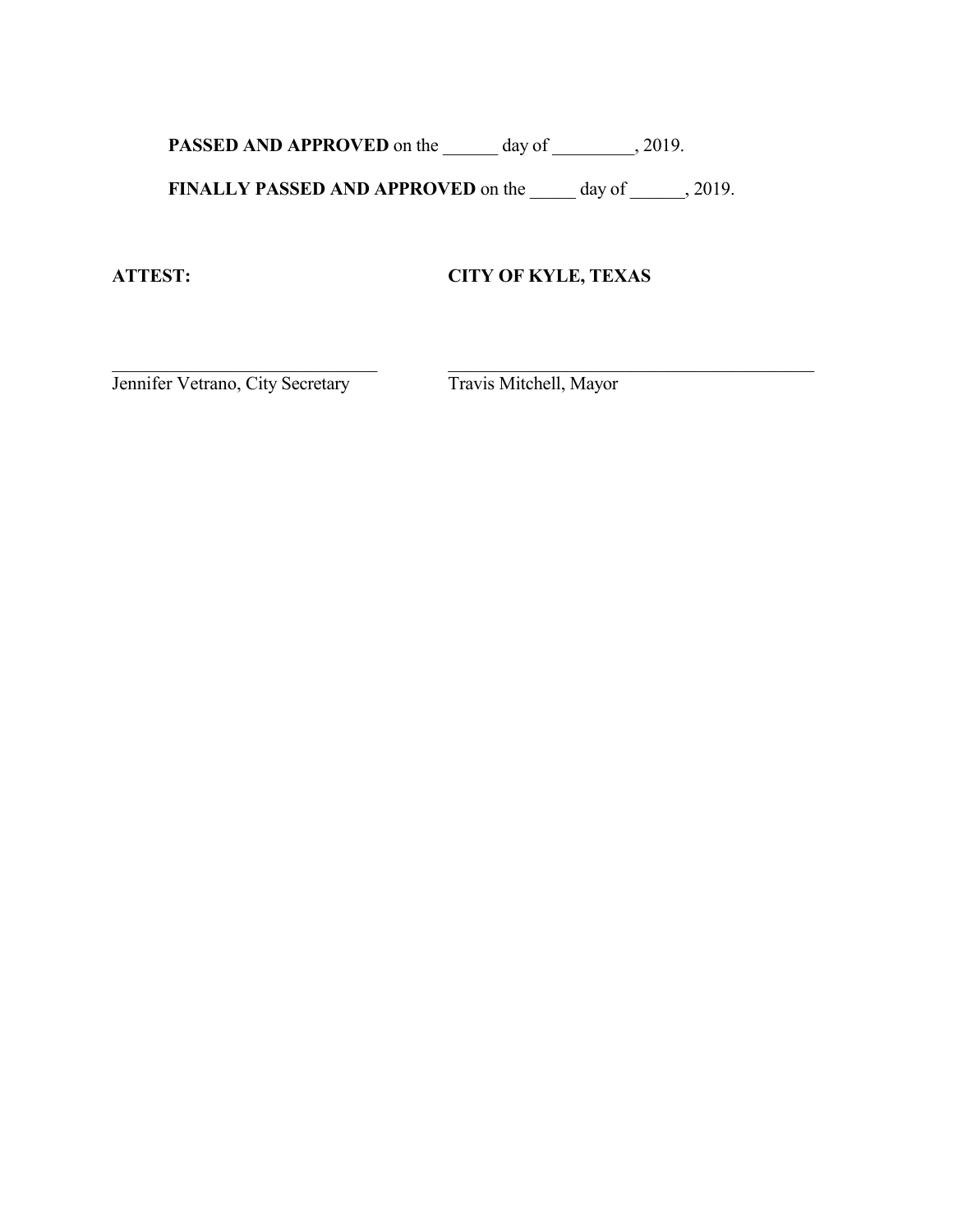# **EXHIBIT "A"**

# **Chapter 8, Building Regulations, Article VII, Building Regulations and Procedures Promoting Risk Reductions of Operations and Development Near Pipelines**

#### **8-250 OIL AND GAS PIPELINES - General Technical Provisions.**

- (1) The following provisions apply solely to natural gas transmission pipelines thirty (30) inches or larger interior diameter, built on or after the date of final passage of this Ordinance ("Natural Gas Transmission Pipelines" or "Pipelines") and any entities that may operate such Pipelines shall be identified herein as "Pipeline Operators."
- (2) As determined in the sole, but reasonable discretion of the city, Natural Gas Transmission Pipelines may not interfere with or damage existing utilities, including but not limited to: water, sewer or gas lines, storm drains, electric lines or the facilities of any public utilities located in public rights-of-way, utility easements or other city-owned property or in private residential areas.

 (3) The Pipeline Operator shall be required to comply with pipeline permit requirements in Subsection 8-253 below and all regulations regarding noise in Subsection 8-254 below.

 (4) The Pipeline Operator shall be responsible to grade, level and restore the property affected by pipeline construction to the same surface condition, as nearly practicable, as existed before operations were first commenced within thirty (30) days after completion of the pipeline.

 (5) The Pipeline Operator shall construct, repair and/or maintain all pipelines so as to meet or exceed the applicable minimum criteria established by the statutory or regulatory requirements of the state and federal governments for such pipeline.

 (6) The city has control of roadways and facilities and/or lines existing within public rightsof-way, utility easements or on/under city owned property within the city, whether current or planned and the Pipeline Operator shall, unless pre-empted by state or federal law, design and build all Natural Gas Transmission Pipelines that will be on, over, under, along, across, within, or crossing public roads and/or all facilities and/or lines existing within the public rights-of-way, utility easements or on/under city owned property within the city limits shall be a minimum depth of thirteen (13) feet from top of pipe to surface, irrespective of the angle such Pipeline crosses such roads and/or all facilities and/or other lines existing within such rights-of-way, utility easements or on/under city owned property. "Planned roadways" include but are not limited to roads shown on approved preliminary plats, approved final plats, roads shown on CAMPO maps and any roadways shown on the City of Kyle's Comprehensive Plan and/or Transportation Plan. Planned roadways may include corridors. "Planned infrastructure" includes but is not limited to water/wastewater/stormwater lines shown on approved preliminary plats, approved final plats, shown on the City of Kyle's Comprehensive Plan, Master Plans, and/or Capital Improvement Plan.

 (7) At least sixty (60) days prior to finalization of any Natural Gas Transmission Pipeline construction plans, the Pipeline Operator and/or contractor shall provide the city with the construction plans for all Pipeline construction within the city to ensure that all current and future planned roadways have the Pipeline designed to the above-referenced depth.

(8) At least ten (10) days prior to the commencement of any Pipeline construction, the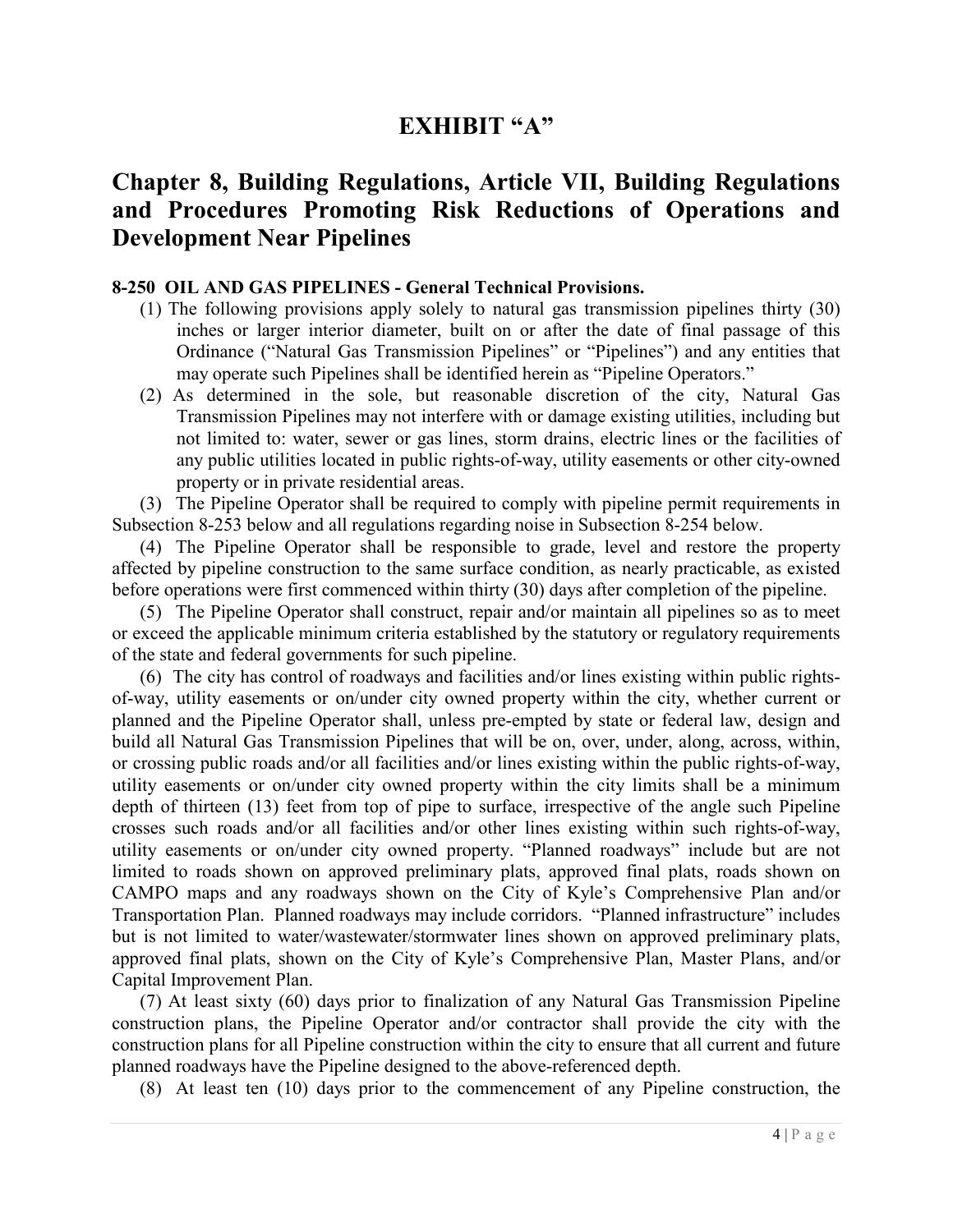Pipeline Operator shall give written mailed notice to all residents, tenants and property owners that are located adjacent to the proposed Pipeline. The mailing shall include the Pipeline Operator's publication on Natural Gas Transmission Pipeline safety.

 (9) At the time the required Natural Gas Transmission Pipeline records are submitted to the Railroad Commission of Texas, the Pipeline Operator shall provide the city the following information, including GPS information sufficient to locate the Pipelines in the future, including the beginning and end points of the Pipeline and sufficient points in between the Pipeline route and the depth of cover information. This information shall be submitted to the city in a format compatible with the city's own GIS system.

- a. As-built or record drawings of the Natural Gas Transmission Pipelines. Accuracy of the record drawings shall meet the City requirements as established by the City Engineer. The scale of the record drawings shall be a minimum of one inch to 40 feet. The drawings shall also be supplied in a DFF digital file format with the location tied to at least one nearby GPS (global positioning system) city monument. If the new Pipeline length exceeds 1,000 feet within the city, the Pipeline shall be tied to at least two GPS city monuments;
- b. The origin point and the destination of the Natural Gas Transmission Pipeline;
- c. Confirmation of the substance to be transported;
- d. A copy of the substance material safety data sheet (MSDS);
- e. Engineering plans, drawings and/or maps with summarized specifications showing the horizontal location, covering depths and location of shutoff valves of the subject Natural Gas Transmission Pipeline. Drawings shall show the location of other pipelines and utilities that are crossed or paralleled within 15 feet of the Natural Gas Transmission Pipeline right-of-way;
- f. Detailed cross-section drawings for all public rights-of-ways and utility easement crossings on city property as permitted by the city; and
- g. A list of the names and mailing addresses of all the property owners, residents and tenants adjacent to the Natural Gas Transmission Pipeline construction.

 (10) A Pipeline Operator that transports Natural Gas through a Natural Gas Transmission Pipeline located in the city shall be a member in good standing with the one call system or other approved excavation monitoring system as required by state law. The Pipeline Operator that transports Natural Gas through a Pipeline shall contract for service with the selected underground utility coordinating system for a minimum of five years unless there is an agreement to change to an alternate system between the city and the Pipeline Operator. Said Pipeline Operator shall maintain such services without interruption for the life of the Pipeline permit and as required under this section.

(11)

- a. At the time of permitting and each year thereafter that the Natural Gas Transmission Pipeline remains active, each Pipeline Operator shall provide to the gas inspector, the fire marshal and the chief of police the names, mailing addresses and telephone numbers of at least two primary persons, officers or contacts available on a 24-hour basis and at least two alternative persons, officers or contacts to be reached in the event that the primary contacts are unavailable who:
	- 1. Can initiate appropriate actions to respond to an emergency;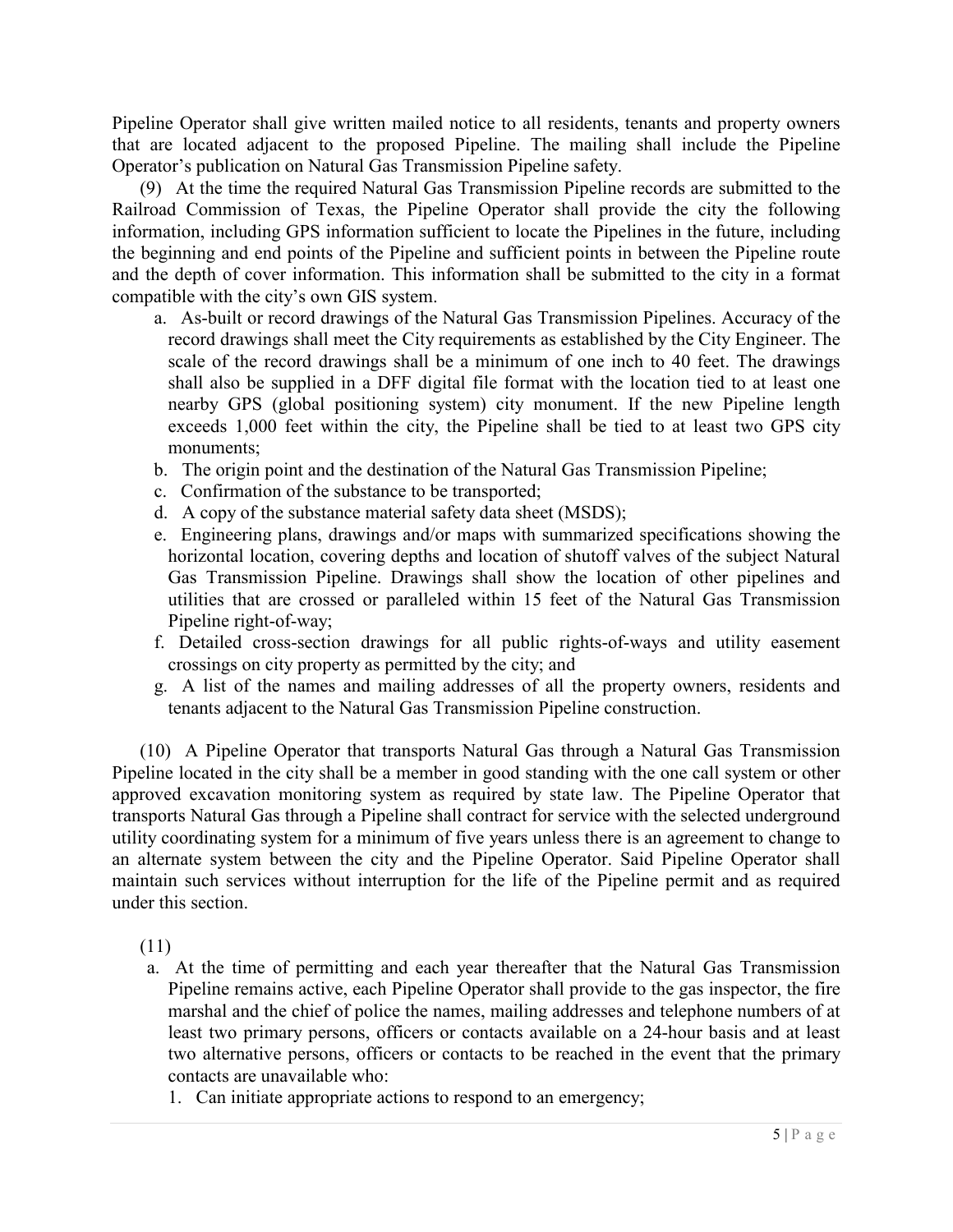- 2. Have access to information on the location of the closest shutoff valve to any specific point in the city; and
- 3. Can furnish the common name of the material then being carried by the Pipeline.

 b. Any change in the above information must be provided to the city by contacting the city engineer prior to such change.

 (12) Each Pipeline Operator shall file a copy of all initial or follow-up reports provided to the U.S. Department of Transportation or the Railroad Commission of Texas on unsafe Pipeline conditions, Pipeline emergencies or Pipeline incidents within the city concurrently with the city. In addition, such Pipeline Operator shall file any initial or follow-up reports filed with state and federal environmental regulatory agencies pertaining to Natural Gas Transmission Pipeline releases within the city concurrently with the city.

 (13) Every Pipeline Operator shall be required to file with the city an annual verified safety report in letter form on or before June 30 of each year to cover a reporting period of the previous June 1 through May 31. Said written report shall contain a statement that the Natural Gas Transmission Pipeline has no outstanding safety violations within the City of Kyle as determined in an inspection or audit by either the Railroad Commission of Texas and/or the U.S. Department of Transportation with regard to any Natural Gas Transmission Pipeline operating within the city. Alternatively, if there are any safety violations as determined by the Railroad Commission of Texas and/or the U.S. Department of Transportation that have not been corrected, these shall be described to the city with an action plan to correct the safety violations. Said action plan shall include a timeline for corrective action and the individual or firm responsible for each action.

#### **8-251 OIL AND GAS PIPELINES – Technical Provisions for Building Around Pipelines**  (1) In this section:

 (a) HAZARDOUS PIPELINE means a pipeline designed for the transmission of a hazardous liquid with an inside diameter of eight inches or more.

 (b) HAZARDOUS LIQUID means a liquid that is dangerous to human health or safety or the environment if used incorrectly or if not properly stored or contained. Pipeline safety regulations identify petroleum, petroleum products, or anhydrous ammonia as hazardous liquids. (Reference 49 CFR 195.2).

 (c) NATURAL GAS means natural gas, the principal constituent of which is methane. For purposes of this Ordinance, Natural Gas is not a Hazardous Liquid.

 (d) TRANSMISSION PIPELINE means large lines (greater than thirty (30) inches interior diameter) that move natural gas long distances around the country, often at high pressures (typically 200 – 1500 psi)

 (e) NEW CONSTRUCTION means the construction after August \_\_, 2019 of a structure intended for human occupancy, and includes the construction of a new structure, the construction of an addition to an existing structure and the reconstruction of a portion of an existing structure. The term excludes an addition to or the reconstruction or replacement of a structure existing on August  $\,$ , 2019 used for:

- (i) single-family residential use;
- (ii) small lot single-family residential use;
- (iii) single-family attached residential use;
- (iv) duplex residential use;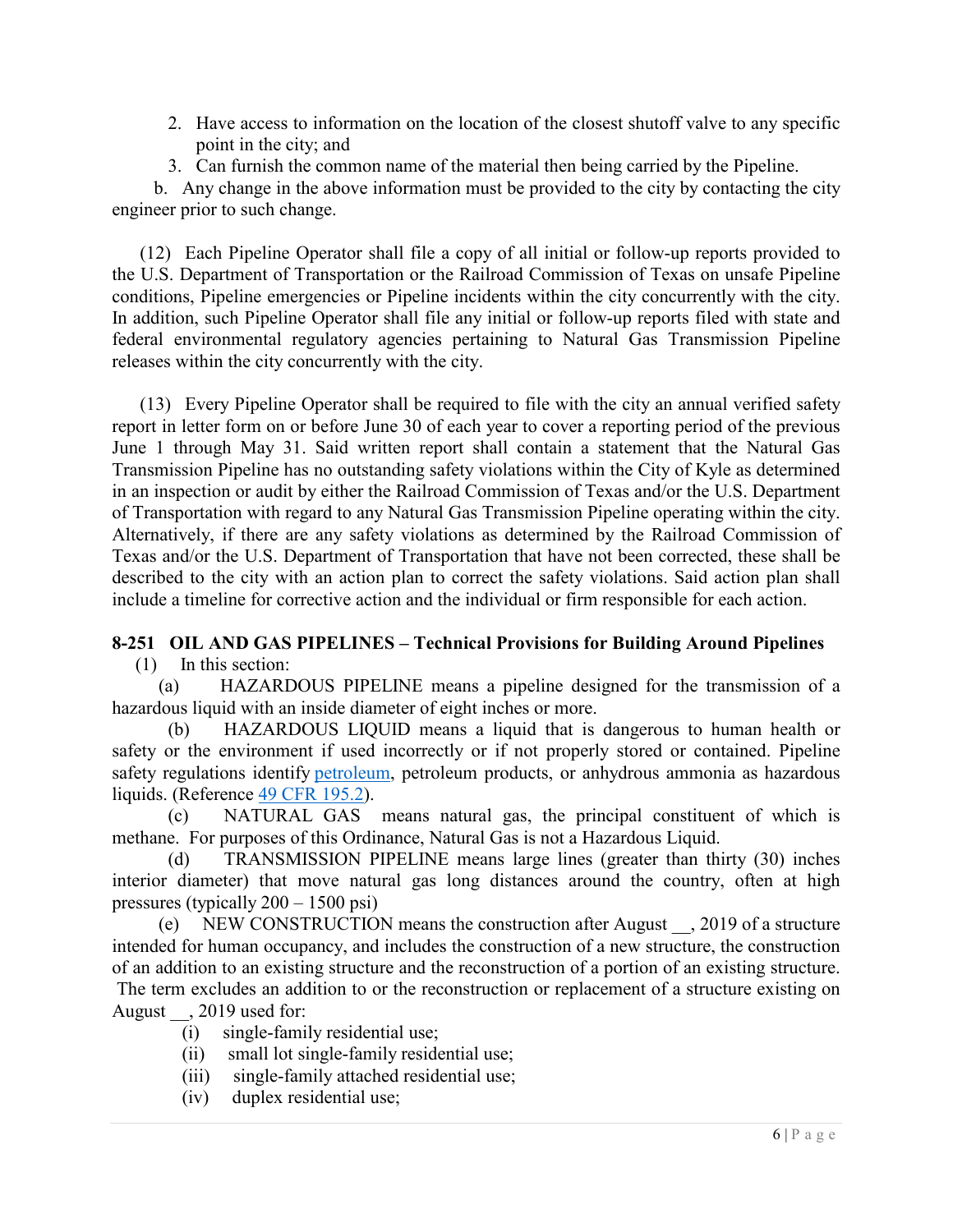- (v) two-family residential use;
- (vi) mobile home residential use; or
- (vii) in a neighborhood plan combining district:
- (viii) cottage special use;
- (ix) urban home special use; or
- (x) secondary apartment special use.

 (f) RESTRICTED PIPELINE AREA includes an area within 25 feet of a Hazardous Pipeline or within 200 feet of a Natural Gas Transmission Pipeline.

(g) USE REQUIRING EVACUATION ASSISTANCE includes the following uses:

- (i) congregate living;
- (ii) convalescent services;
- (iii) detention facilities;
- (iv) day care services (commercial);
- (v) hospital (general);
- (vi) hospital (limited);
- (vii) medical offices exceeding 5,000 square feet of gross floor area;
- (viii) private primary educational facilities;
- (ix) private secondary educational facilities;
- (x) public primary educational facilities;
- (xi) public secondary educational facilities; and
- (xii) retirement housing (large site).

(2) Areas Involving a Use Requiring Evacuation Assistance

(a) Subject to subsection (b) below, a Use Requiring Evacuation Assistance is prohibited in a structure intended for human occupancy that is located within 500 feet of a Hazardous Pipeline or within 500 feet of a Natural Gas Transmission Pipeline.

 (b) This prohibition does not apply to a structure that is located between 200 and 500 feet of a Hazardous Pipeline or a Natural Gas Transmission Pipeline if by resolution the Council determines, after receiving a recommendation from the fire chief that

 (1) the structure has a performance-based design that provides an adequate time period for occupant evacuation to a safe place in the event of a pipeline leak or fire associated with the pipeline, after considering:

(a) the requirements of Chapter 25-12, Article 7 ( *Uniform Fire Code* ) and the

- 2000 edition of the National Fire Protection Association 101 Life Safety Code;
	- (b) the site and structure design;
	- (c) the structure's building materials;
	- (d) the structure's distance from the pipeline;
	- (e) the use of radiant energy barriers;
	- (f) access to the site and the structure by emergency responders;

(g) available on-site resources for emergency responders;

(h) the topography and other natural features;

(i) the use of the structure; and

(j) the evacuation capability of the occupants;

 (2) the structure incorporates a system for the early detection and notification of a pipeline leak, if the fire chief determines that an appropriate system is commercially available; and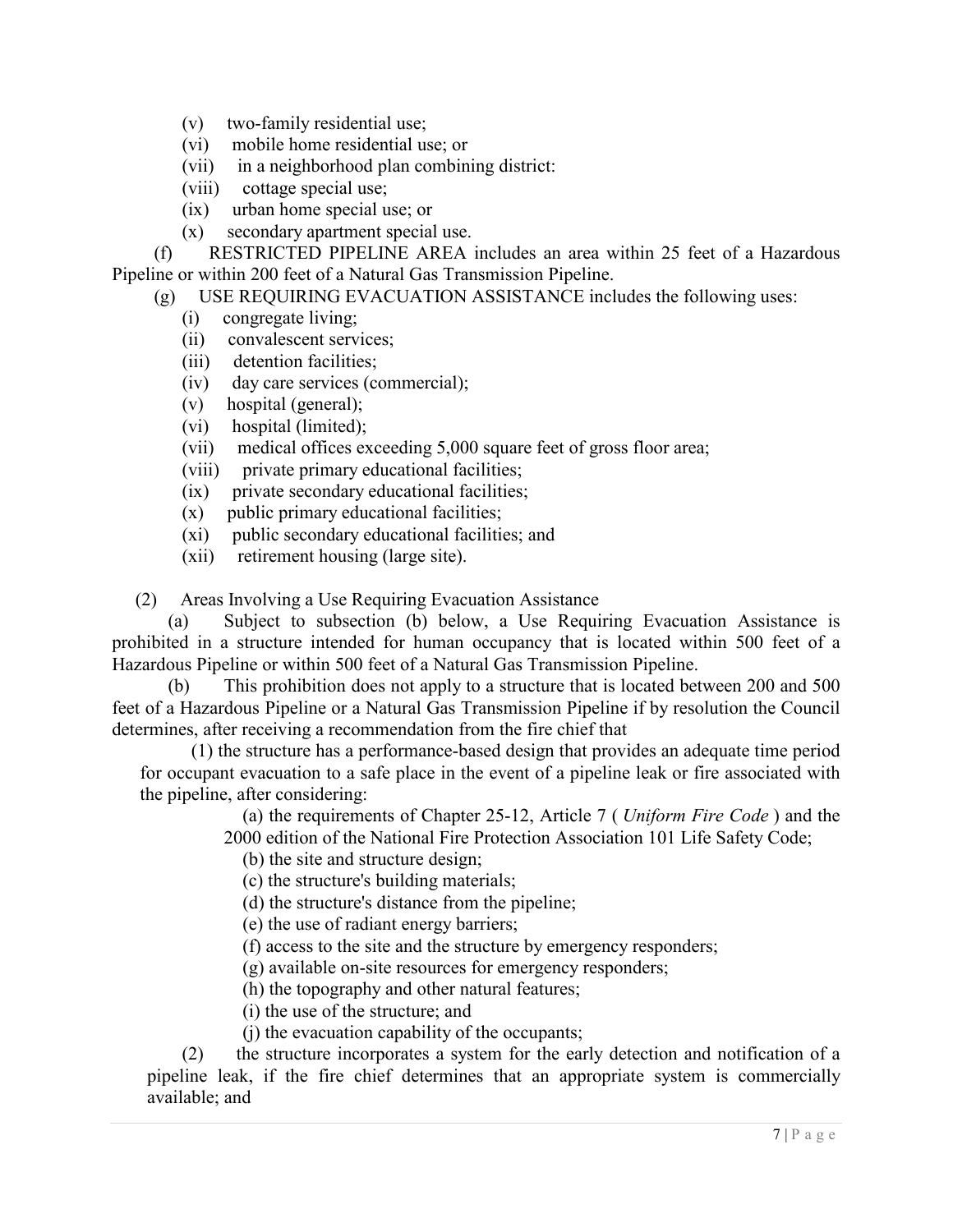(3) the performance-based design for occupant evacuation and the early detection and notification system are certified and sealed by an engineer registered in Texas.

(3) Areas Involving New Construction

- (a) A person may not build New Construction within 200 feet of a Hazardous Pipeline or a Natural Gas Transmission Pipeline unless:
	- (1) the fire chief determines that:

 (i) the New Construction has a performance-based design that provides a minimum one-hour time period for occupant evacuation to a safe place in the event of a pipeline leak or a fire associated with the pipeline, in accordance with Chapter 25-12, Article 7 (Uniform Fire Code) or the 2000 edition of the National Fire Protection Association 101 Life Safety Code;

 (ii) the New Construction incorporates a system for the early detection and notification of a pipeline leak, if the fire chief determines that an appropriate system is commercially available; and

 (iii) the performance-based design for occupant evacuation and the early detection and notification system are certified and sealed by an engineer registered in Texas; or

(b) the New Construction complies with the standards for construction near a pipeline defined as a Hazardous Pipeline by the City of Austin, as prescribed by the Fire Protection Criteria Manual adopted by City of Austin.

(4) Areas Involving A Restricted Pipeline Area

- (a) Subject to subsection (b) below, A person may not place a structure or excavate within a Restricted Pipeline Area.
- (b) This prohibition does not apply to:
	- (i) the pipeline or an appurtenance;

 (ii) a facility that produces, consumes, processes, or stores the product transported by the pipeline, including a power generation facility;

 (iii) a public or private utility line (which may include but not be limited to water and wastewater lines, stormwater and/or drainage lines) that crosses the Restricted Pipeline Area, including an appurtenance to the line;

- (iv) a utility service connection;
- (v) a road;
- (vi) a surface parking lot; or

 (vii) a structure or excavation that the City and pipeline operator determines does not disturb the pipeline or impede its operation.

 (c) Before a person may place a road, surface parking lot, or utility line in a restricted pipeline area, the person must deliver to the City and pipeline operator a certification by a registered engineer stating that the proposed construction activity and structure are designed to prevent disturbing the pipeline or impeding its operation.

## **8-252 OIL AND GAS PIPELINES – Risk Reduction and Consultation**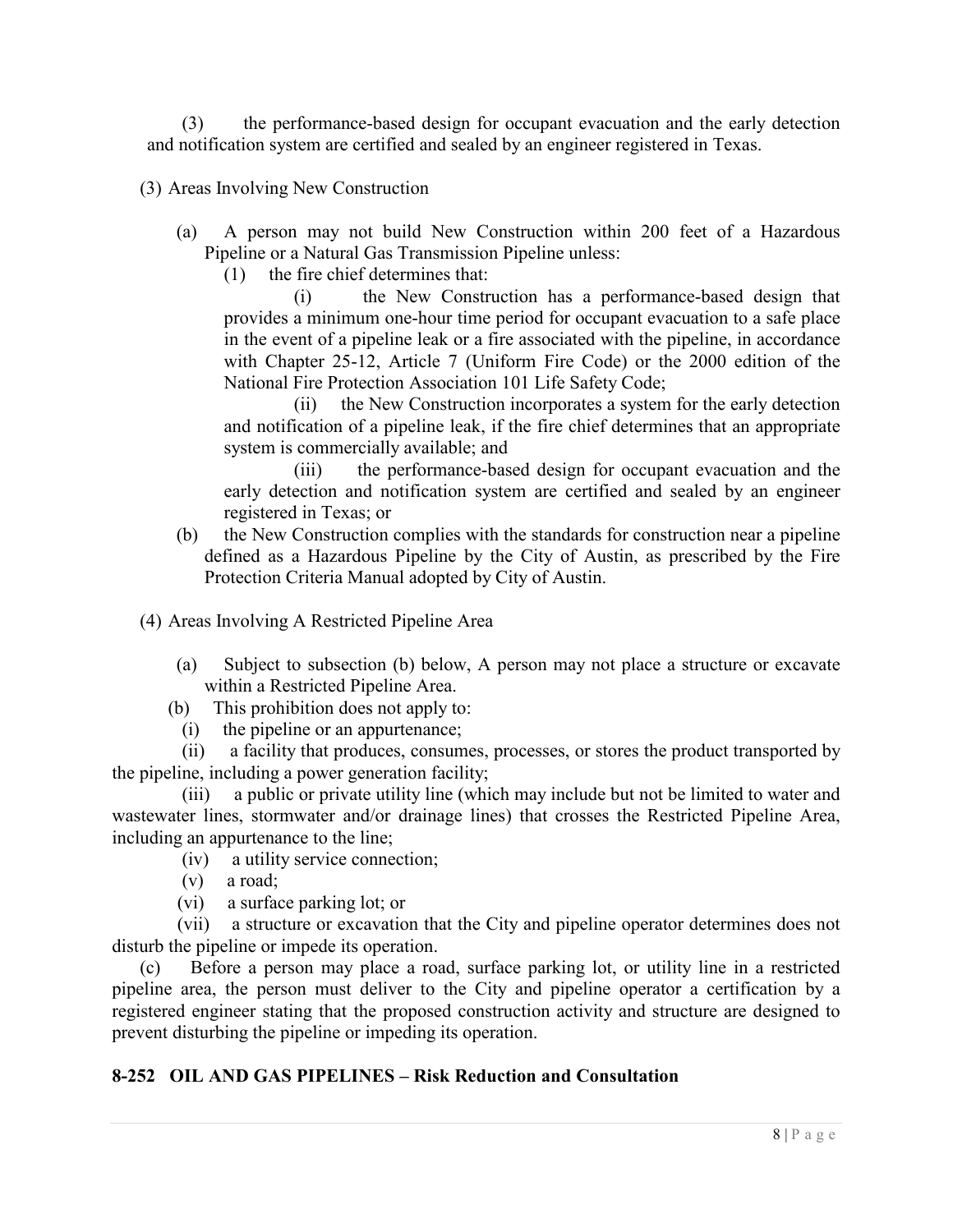(1) "Development Permit", for purposes of this consultation zone requirement, means any permit required by the city for activity that involves construction, grade modification, excavation, blasting, land clearing, or the deposit of earth, rocks or other materials that places an additional load upon the soil. Construction that involves work totally within an existing building footprint, such as residential remodeling projects, is specifically exempted from these consultation zone requirements.

(2) Consultation Zone Distance. The consultation zone requirement applies to Development Permits involving any parcel that is within 660 feet of the centerline of a Natural Gas Transmission Pipeline. The 660 foot consultation zone distance may be lessened for certain Development Permit activities if notice of the Development Permit activities and the distance changes are provided to the Pipeline Operator(s) by the Development Permit applicant and no objection is provided by such Pipeline Operator. There must be written documentation demonstrating that such notice has been provided to the Pipeline Operator(s) and that within fifteen (15) days of delivery of such for such proposed Development Permit activities.. The intent of this section is to provide flexibility and to avoid unnecessary paperwork and delays in the permitting process while also making sure that all activities that may impact the integrity of a Natural Gas Transmission Pipeline are given an opportunity to be thoroughly reviewed by the Pipeline Operator(s). The fifteen (15) day time period may be extended so long as the Pipeline Operator(s) has contacted the applicant and requested such extension of time.

(3) Consultation Zone Notification. Whenever any applicant applies for a Development Permit within the consultation zone established for Natural Gas Transmission Pipelines, the staff at the permit counter shall notify the applicant that they are within the consultation zone, explain the relevant application procedures, and provide contact information for the applicable Pipeline Operator(s). This same procedure shall be followed whenever an individual inquires about development regulations or zoning restrictions for property within the consultation zone.

(4) Complete Application for Development Permit within Consultation Zone. A complete application for any Development Permit within the designated consultation zone must include written verification from the applicant that:

- a) The applicant has delivered notice to the Pipeline Operator(s) and has provided the Pipeline Operator(s) with documentation detailing the proposed Development Permit activity and where the activity is to take place; and
- b) That the Pipeline Operator(s) has either (i) responded with no objections, (ii) has failed to respond to the applicant within the fifteen (15) day time period set out above, or (iii) has provided objections to the applicant.
- c) The notice and written documentation shall be provided to the Pipeline Operator via both regular mail and certified, return receipt requested, and demonstrates that the Pipeline Operator(s) has received the documentation showing the proposed Development Permit activity and its location.
- d) If the Pipeline Operator(s) has responded, such documentation shall also be included.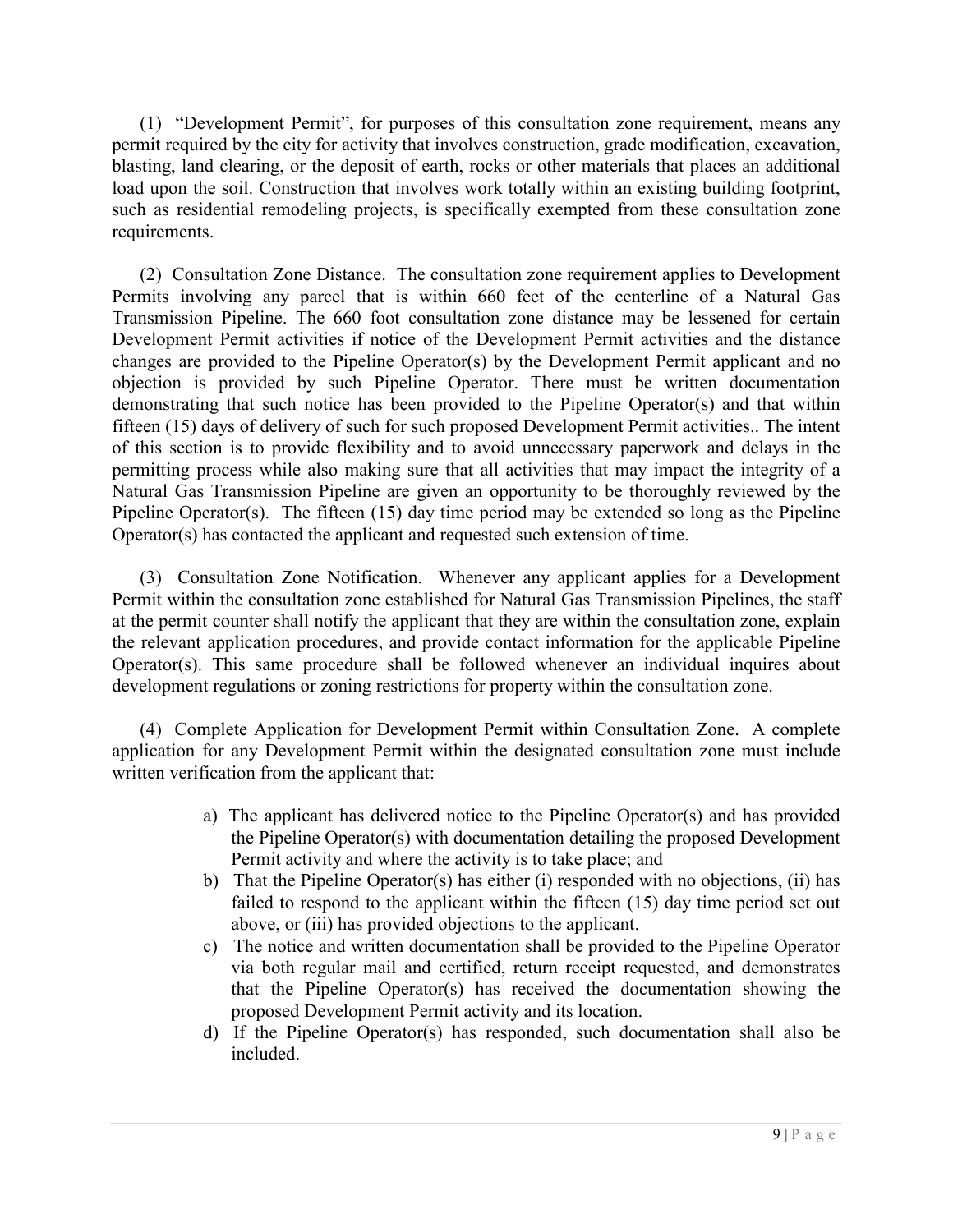(5) Checklist. A checklist, provided by the City and submitted by an applicant for a Development Permit involving any parcel that is within 660 feet of the centerline of a Natural Gas Transmission Pipeline must reference the Natural Gas Transmission Pipeline(s) and provide information concerning any impact the activity will have upon the integrity of the Natural Gas Transmission Pipeline(s).

## **8-253 OIL AND GAS PIPELINES - City Permit Required.**

 (1) Prior to the construction and/or operation of Natural Gas through a Transmission Pipeline or Hazardous Materials through a Hazardous Pipeline as both are defined in 8-251 on or after the date of passage of this ordinance, the pipeline operator shall provide to the city certification from a professional engineer registered with the State of Texas that the design and installation of the Natural Gas Transmission Pipeline(s) or Hazardous Pipeline(s) meet all state and federal requirements.

 (2) Transmission Pipelines, Hazardous Pipelines, gathering lines and production lines within the city limits or extraterritorial jurisdiction shall be constructed in accordance with the ordinances, utilize best management practices, and be designed and constructed to the latest standards mandated by the United States Department of Transportation (DOT) and Texas Railroad Commission for pipelines operating within a class 3 location in accordance with 49 CFR § 192.111, as amended.

(3) Compression and gas lift facilities shall be required to comply with all state and/or federal regulations relative to emissions standards and air permitting compliance requirements for exhaust emissions, fugitive emissions, greenhouse gas emissions, and all other applicable air quality standards associated with natural gas compression and gas lift facilities. Best management practices to meet all permitting requirements and control emissions generated at compression and gas lift facilities, and associated equipment, shall be required and submitted to the city for approval. Compression facilities shall be equipped with:

(a) Gas and flame detection equipment designed to shut down the operations if a gas leak or flame is detected at the facility;

- (b) High/low pressure automatic cutoff switch; and
- (c) Sound control enclosures to reduce compressor noise and vibrations.

 (4) The pipeline operator shall backfill all trenches and compact such trenches to 95% standard density proctor in eight-inch lifts and construct the Natural Gas Transmission Pipeline so as to maintain a minimum depth of ten (10) feet below the finished grade except in public rights-of-way, where minimum cover to the top of the pipe shall be at the discretion of the city based on existing or planned utilities, but at no time less than thirteen (13) feet from top of pipe to the surface. During the backfill of any pipeline excavations in open cut sections, the pipeline operator shall bury "buried pipeline" warning tape one foot above any such pipeline to warn future excavators of the presence of a buried pipeline. The city may also require that a Natural Gas Transmission Pipeline be redesigned or relocated should it conflict with the proposed alignment and depth of a gravity dependent utility.

 (5) The Pipeline Operator shall equip all portions of the Natural Gas Transmission Pipeline within the city limits with either (a) an automated pressure monitoring system that detects leaks and shuts off any line or any section of line that develops a leak or (b) institute 24- hour pressure monitoring of the Pipeline system which provides monitoring of the Pipeline within the city limits.

(6) Review by the City for all proposed Natural Gas Transmission Pipelines through private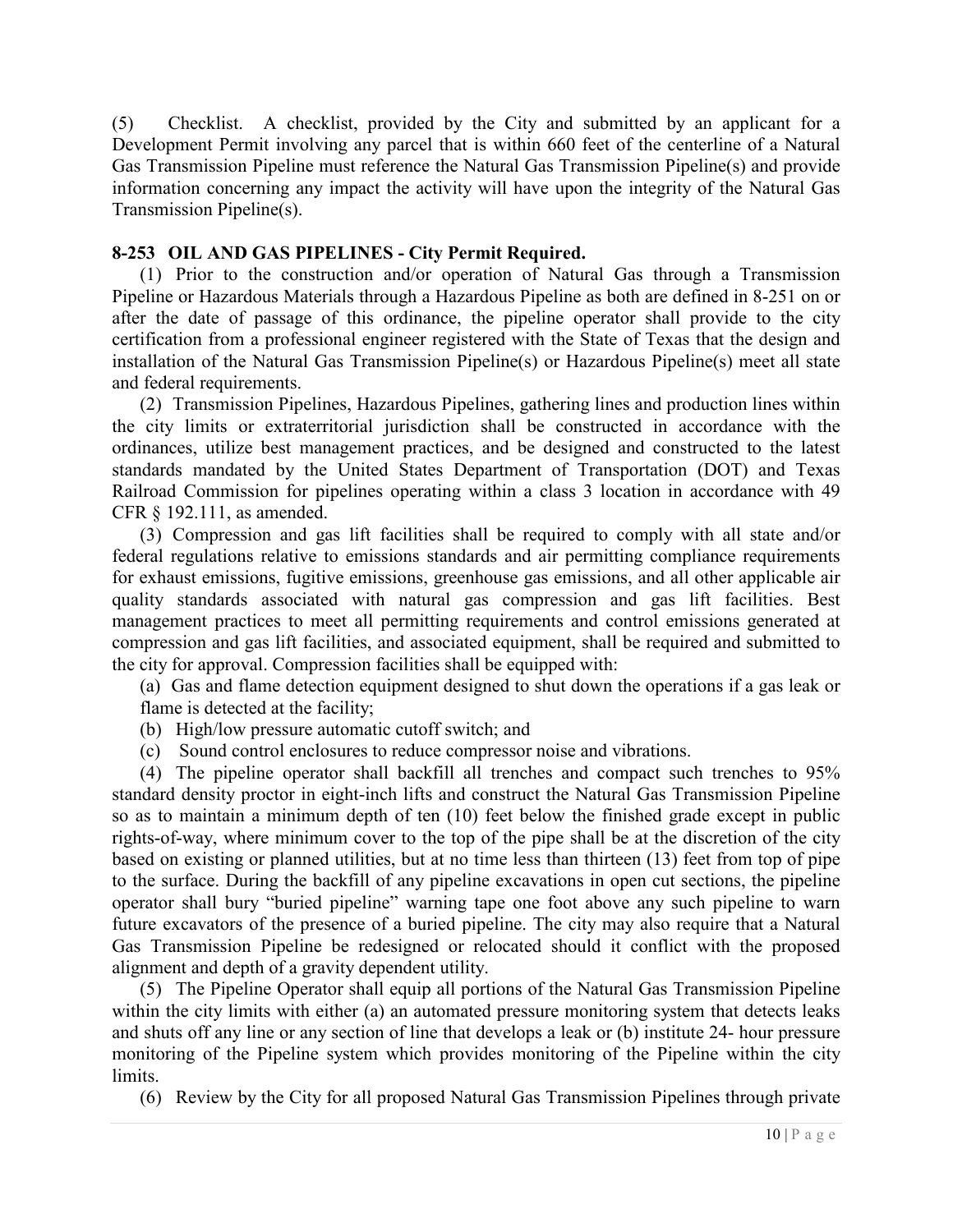residential areas shall be required prior to the issuance of a pipeline permit for the commencement of Pipeline construction.

 (7) All known oil and gas pipelines, including Hazardous Pipelines and all private or public easements must be indicated on a plat.

(8) A pipeline permit application shall be required as follows:

 a. Applications for Natural Gas Transmission Pipeline, Hazardous Pipelines, or other activities regulated by Section 8-251 shall be submitted to the city in a form prescribed by the city.

 b. Plans submitted with each application for a pipeline permit shall be in a format approved by the city showing the dimensions and locations of the pipeline and related items or facilities, as well as all proposed lift stations, pumps or other service structures related to such pipeline and the location, type and size of all existing utilities, drainage, rights-of-way and roadway improvements. The plans must additionally show the elevation and location of all known public utilities within 15 feet of the centerline of the proposed pipeline. Any application that fails to meet these requirements will be returned as incomplete to the applicant.

c. The following information shall be provided in the application:

1. The name, business addresses and telephone numbers of the pipeline operator;

2. The names, titles and telephone numbers of the following:

i. The person signing the application on behalf of the pipeline operator;

ii. The person designated as the principal contact for the submittal; and

iii. The person designated as the 24 hour emergency contact.

3. The origin point and the destination of the proposed subject pipeline;

4. A text description of the general location of the proposed subject pipeline;

 5. Identification of the substance to be transported through the proposed subject pipeline;

6. A copy of the substance material safety data sheet (MSDS);

 7. Engineering plans, drawings and/or maps with summarized specifications showing the horizontal location, covering depths and location of shutoff valves of the proposed subject pipeline. To the extent that information can be obtained, drawings shall show the location of other pipelines and utilities that will be crossed or paralleled within 15 feet of the proposed subject pipeline right-of-way;

 8. A description of the consideration given to matters of public safety and the avoidance, as far as practicable, of existing habitable structures and private residential areas;

 9. Detailed cross section drawings for all public street rights-of-way and public utility easement crossings;

10. The proposed method or methods to be used for the installation of the pipeline;

11. Methods to be used to prevent both internal and external corrosion;

12. A binder or certificates of all bonds and insurance; and

 13. A proposed alignment strip map showing name and address of all affected property owners.

(9) Fees associated with such pipeline permit(s) are as follows:

(a) *Pipeline permit application* fee*.* Every application for a pipeline permit shall be accompanied by a permit fee of \$2,500.00.

(b) *Pipeline right-of-way review and inspection* fee*.* Every applicant for a pipeline permit where a portion of the project is located within the public rights-of-way or public utility easements shall pay a fee equal to five (5) percent of the total construction costs of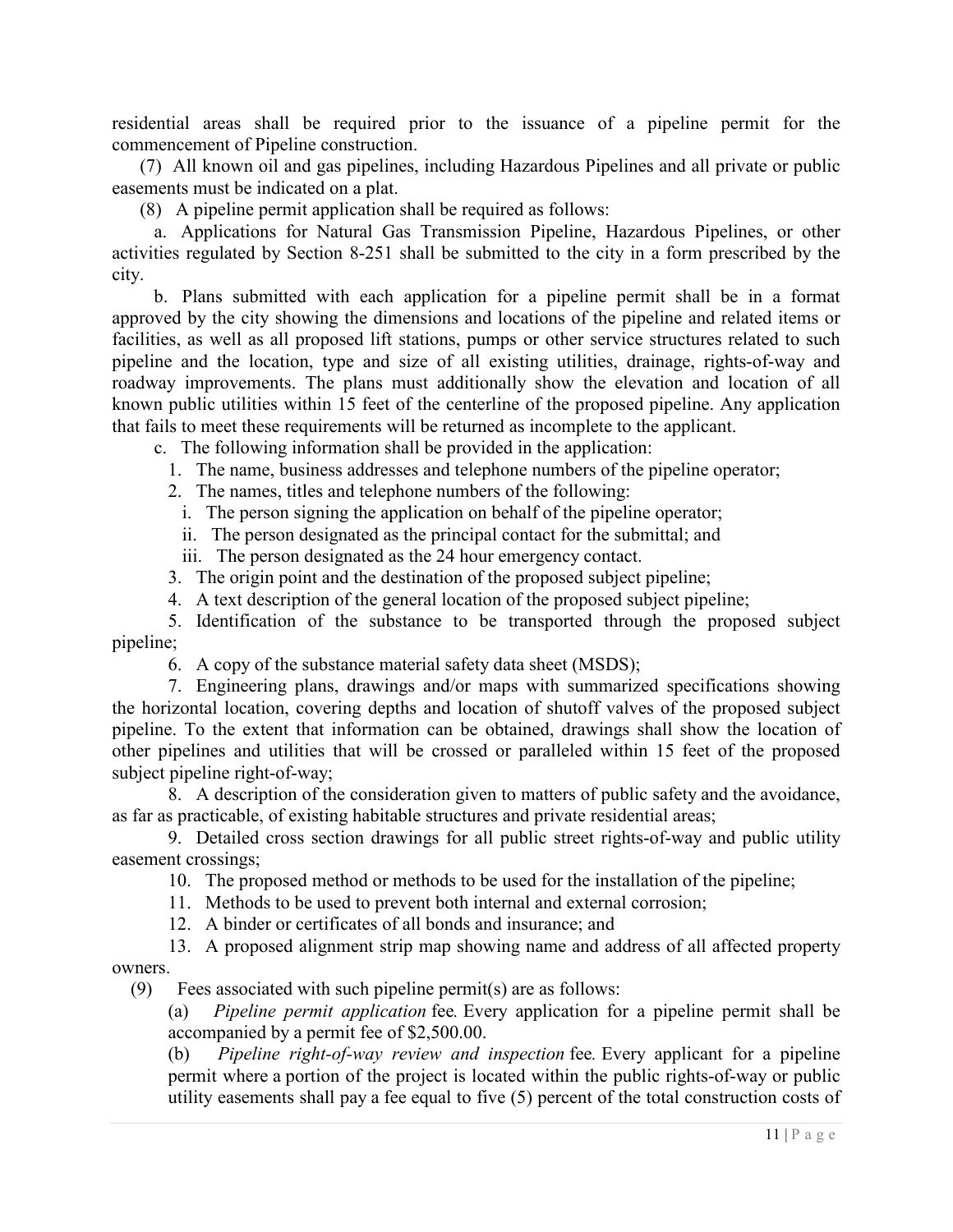that portion of the project that is located within the public rights-of-way. Each pipeline permit application for use of a public right-of-way or public utility easement is subject to review and determination by the city's engineer or his/her designee.

 (1) In the event the pipeline permit application for use of public right-of-way or public utility easement is approved, the review and inspection fee shall be paid within thirty (30) days of approval. Permittees using the public right-of-way or a public utility easement shall enter into a city-approved use agreement with the city prior to receiving a pipeline permit authorizing the use of the city right-of-way or public utility easement.

 (2) In the event a pipeline permit application for use of public right-of-way is denied, an applicant may appeal such denial within five (5) days of receipt of written notice of such denial to the city manager. The decision of the city manager may be appealed to the City Council within five (5) days of receipt if the city manager's decision. The City Council's decision shall be final.

(c) *Pipeline right-of-way annual use fee*. Annual fee of \$1.80 times the number of linear feet of public ROW occupied. Payment for the first year is due within 30 days of approval and payment for subsequent years is due prior to each anniversary of the effective date of the agreement. This fee may, in the sole discretion of the city, be adjusted for inflation.

(d) *Pipeline Information Reporting Fees.* A fee in the amount of \$500.00 shall be required annually on or before June 30 of each year together with the required annual safety report letter.

## **8-254 OIL AND GAS PIPELINES - Noise**

 (1) The Pipeline Operator of a Natural Gas Transmission Pipeline as defined in Section 8- 251 shall submit a noise management plan detailing how the Pipeline or any equipment or facilities including compressor stations used in the installation of the Pipeline and/or, transportation of Natural Gas complies with the maximum permissible noise levels of this section. The noise management plan must:

a. Identify operation noise impacts;

 b. Provide documentation establishing the ambient noise level prior to construction of any pipeline; and

 c. 1. Detail how the impacts will be mitigated. In determining noise mitigation, specific site characteristics shall be considered, including but not limited to the following:

i. Nature and proximity of adjacent development, location and type;

- ii. Seasonal and prevailing weather patterns, including wind directions;
- iii. Vegetative cover on or adjacent to the site; and
- iv. Topography.

 2. The Pipeline Operator shall be responsible for verifying compliance with this section and the noise management plan after the installation of the noise generation equipment.

 (2) No Natural Gas Transmission Pipeline or any equipment or facilities including compressor stations associated with such pipeline shall be operated at any location within the city in such a manner so as to create any noise, that Exceeds 55 dB(A) at the closest noise sensitive areas (i.e. homes, businesses, parks, churches, etc.)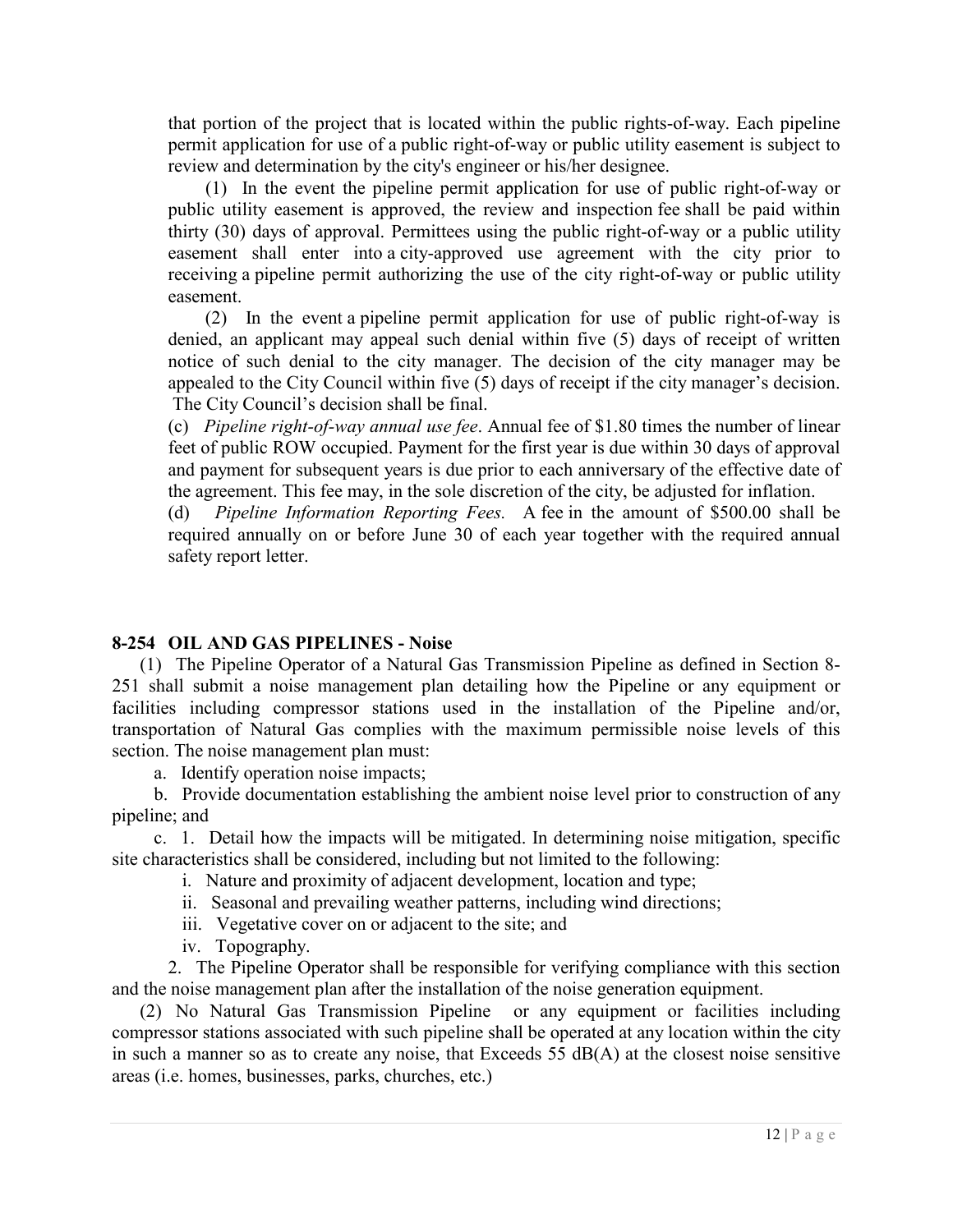(3) The sound level meter used in conducting noise evaluations shall meet the American National Standard Institute's Standard for sound meters or an instrument and the associated recording and analyzing equipment which will provide equivalent data.

 (4) A citation may be immediately issued for failure to comply with the provisions of this section. However, if the Pipeline Operator is in compliance with the approved noise management plan, and a violation still occurs, the Pipeline Operator will be given 24 hours from notice of noncompliance to correct the violation from an identified source before a citation is issued. Additional extensions of the 24-hour period may be granted in the event that the source of the violation cannot be identified after reasonable diligence by the operator.

## **8-255 OIL AND GAS PIPELINES – Emergency Response Plans and Emergency Incident Reporting.**

 (1) Each operator of a pipeline required to obtain a pipeline permit under 8-253 above shall maintain written procedures to minimize the hazards resulting from an emergency. These procedures shall at a minimum provide for the following:

 a. Prompt and effective response to emergencies, including but not limited to the following:

- 1. Leaks or releases that can impact public health safety or welfare;
- 2. Fire or explosions at or in the vicinity of a pipeline or pipeline easement;
- 3. Natural disaster;

 4. Effective means to notify and communicate required and pertinent information to local fire, police and public officials during an emergency;

 5. The availability of personnel, equipment, tools and materials as necessary at the scene of an emergency;

 6. Measures to be taken to reduce public exposure to injury and probability of accidental death or dismemberment;

- 7. Emergency shut down and pressure reduction of a pipeline;
- 8. The safe restoration of service following an emergency or incident; and

 9. A follow-up incident investigation to determine the cause of the incident and require the implementation of corrective measures.

 (2) Upon discovery of a pipeline emergency or incident, any affected pipeline operator shall as soon as practical communicate to the city's 911 system the following information:

- a. A general description of the emergency or incident;
- b. The location of the emergency or incident;
- c. The name and telephone number of the person reporting the emergency or incident;
- d. The name of the pipeline operator;

 e. Whether or not any hazardous material is involved and identification of the hazardous material so involved; and

 f. Any other information as requested by the emergency dispatcher or other such official at the time of reporting the emergency or incident.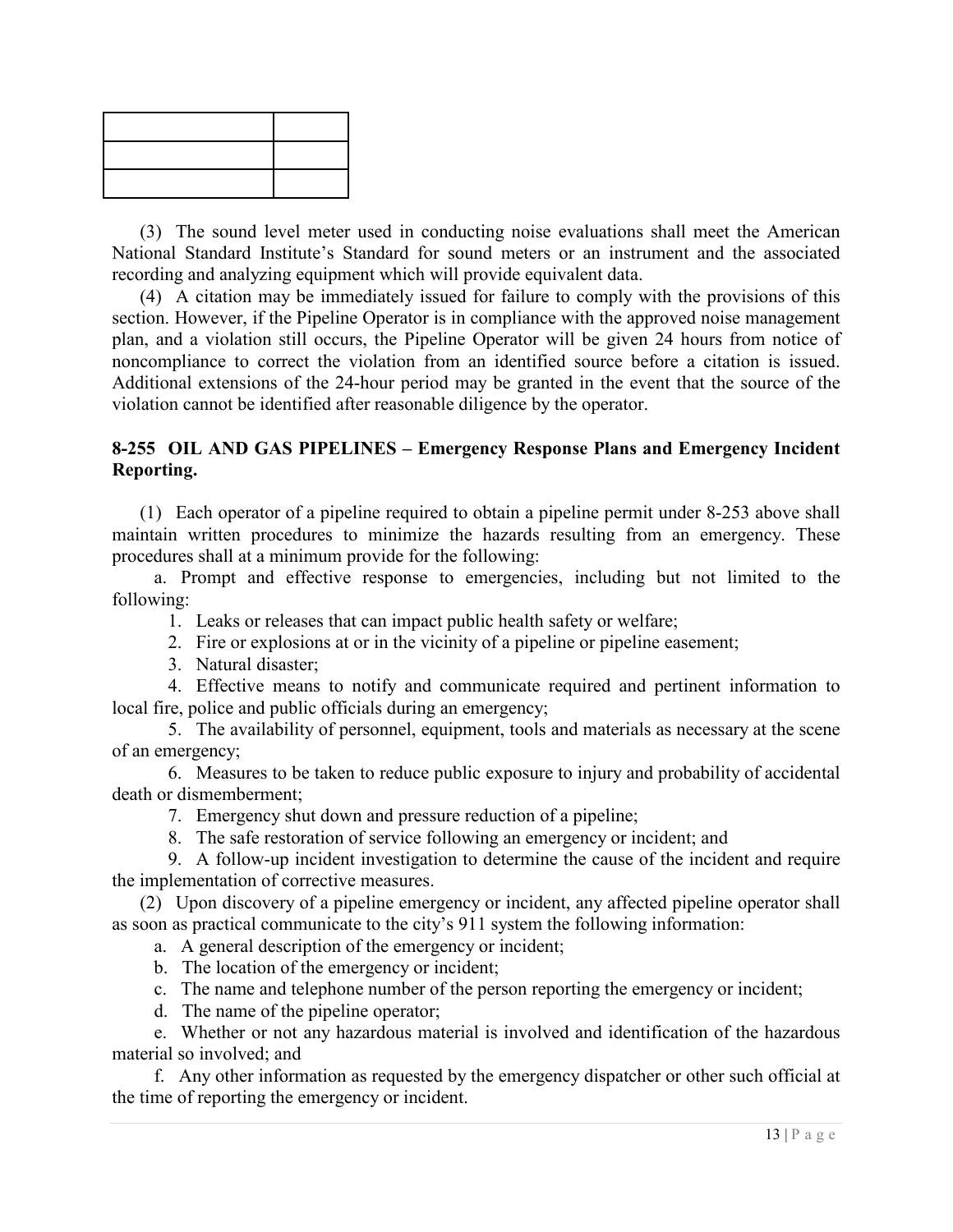#### **8-256 OIL AND GAS PIPELINES – Pipeline Repairs and Maintenance**

 (1) All repairs and maintenance of pipelines are to be performed in accordance with U.S. Department of Transportation and Railroad Commission of Texas mechanical integrity requirements.

 (2) If non-emergency repairs necessitate excavation of a Natural Gas Transmission Pipeline or Hazardous Pipeline, the pipeline operator shall send notification to occupants of business establishments and residential dwellings located adjacent to the pipeline to be excavated at least five (5) days prior to commencing such repairs.

 (3) If above-ground non-emergency repairs that are not routine maintenance are required, the pipeline operator shall send notification to occupants of businesses and residential dwellings located within 200 feet from the centerline of the pipeline section to be repaired at least five (5) days prior to commencing such repairs.

 (4) The notice required herein shall be sent by United States regular mail, postage prepaid mailed at least five (5) business days prior to commencing any non-emergency repair; provided, however, that the pipeline operator may use hand delivery notice as an alternative, at the pipeline operator's discretion.

 (5) Inspection of the interior of all regulated pipelines shall comply with United States Department of Transportation and Railroad Commission of Texas rules.

 (6) A pipeline operator shall keep protected and painted all pipeline risers and all appurtenances related to the pipeline, including compressor stations or other facilities which are composed of materials which are generally protected or painted. Such operator shall repaint all such items at sufficiently frequent intervals to maintain same in good condition. It shall be a violation of this article for any pipeline operator to permit any pipeline riser and/or appurtenances related to pipeline construction and operations to be in a state of disrepair or to have chipped, peeling or unpainted portions.

#### **8-257 OIL AND GAS PIPELINES – No Implied Grant of Use.**

Nothing in this subsection grants permission for the use of any street, public rights-of-way, utility easements or city-owned property. In the event a Pipeline Operator wishes to undertake any Natural Gas Transmission Pipeline construction on, over, under, along or across any public rights-of-way, utility easements or other city-owned property, the Pipeline Operator shall apply for and execute a written agreement with the city governing the terms and conditions for such use; obtain all required permits and comply with any other applicable provisions of the city code.

#### **8-258 OIL AND GAS PIPELINES – No Assumption of Responsibility by City; Responsibility.**

 (1) Nothing in these provisions shall be construed as an assumption by the city of any responsibility of a pipeline operator of a pipeline not owned by the city.

 (2) It is the joint and several responsibility of the owner and the pipeline operator of any and all pipeline to maintain the markers in accordance with this article. The location of all new or replacement pipe and pipelines shall be marked by the owner(s) thereof or by the person installing or operating such pipelines as follows: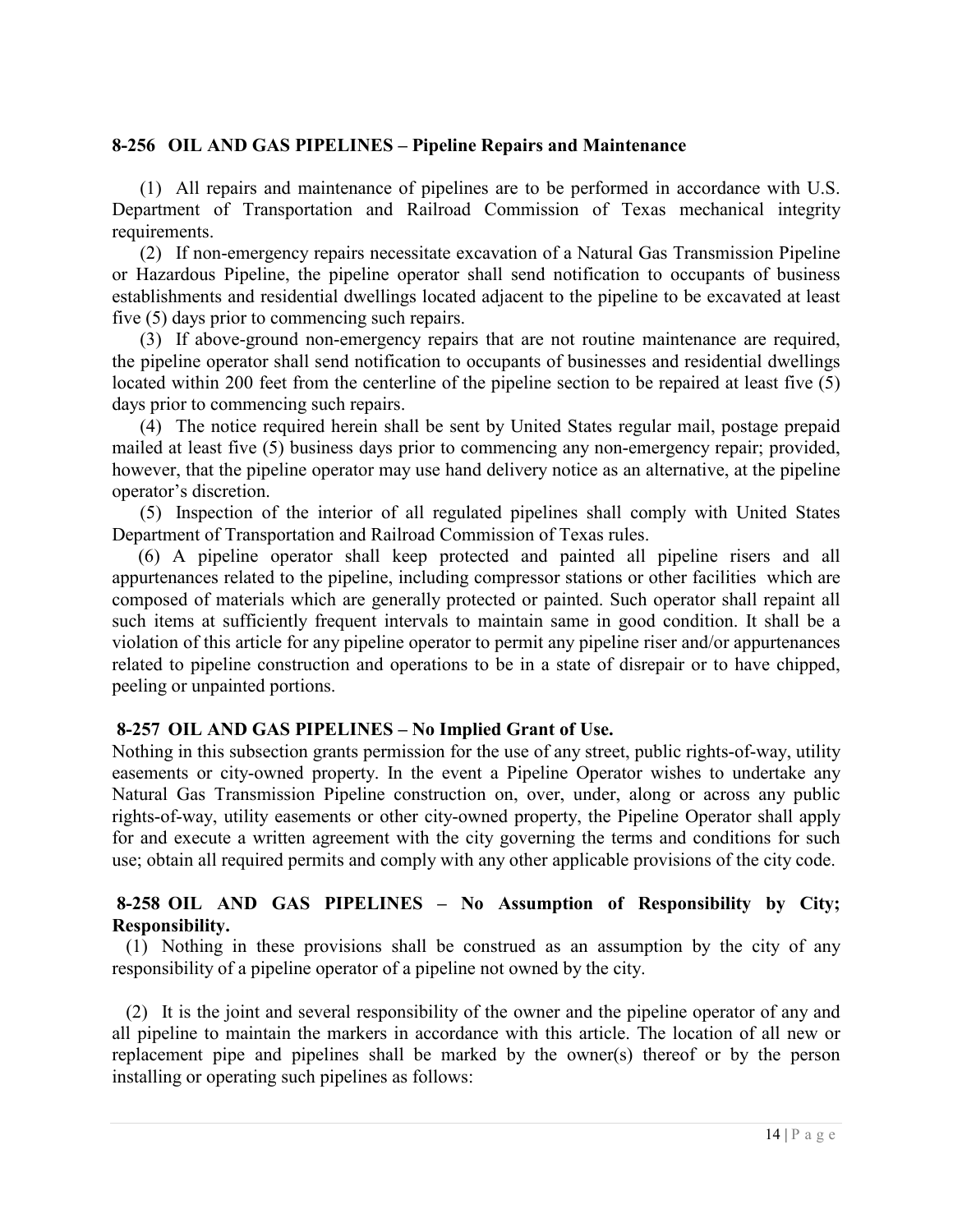(a) Marker signs shall be placed at all locations where pipe or pipelines cross property boundary lines and at each side of a public street or road right-of-way which the pipe or pipeline crosses.

 (b) The top of all marker signs shall be a minimum of four feet above ground level, and the support post must be sufficient to support the marker sign and shall be painted yellow or such other color as may be approved by the director of transportation and public works or his or her designee.

 (c) For Natural Gas pipelines, all marker signs shall be a minimum of 12 inches square and shall be marked as "gas pipe line" And for Hazardous Liquid pipelines, all marker signs shall be a minimum of 12 inches square and shall be marked as "hazardous liquid pipeline."

 (d) All marker signs shall contain the name of the owner and operator of the pipeline and a 24-hour local contact number.

 (e) Pipelines shall be marked along their entire length with a buried metal wire and metallic flag tape.

(f) All signs shall also contain an 811 designation "Call Before You Dig" statement.

 (g) The pipeline operator shall annually replace signage that has been lost, damaged or removed.

(h) All signs described herein are exempt from Chapter 29, Sign Standards and Permits.

## **8-259 OIL AND GAS PIPELINES – Public Awareness Information.**

In keeping with the Natural Gas Pipeline Safety Act of 1968 and 49 CFR § 192.614, "Damage Prevention Program," 49 CFR § 192.615, "Emergency Plans," the Hazardous Liquids Safety Act of 1979, and 49 CFR § 195.408, "Communications," 49 CFR § 195.440, "Public Awareness," and the Community Right-to-Know Act, 40 CFR Parts 350-374, all as amended:

(1) Annually, all pipeline operators will provide affected landowners, public officials and emergency providers with appropriate public awareness information as outlined in API 1162.

(2) Each pipeline owner or operator shall maintain a public education program that is communicated to residents and business establishments within 1,000 feet of the centerline of a pipeline.

(3) Pipeline information communicated per subsection (a)(1) of this section shall contain the following subjects:

- a. Pipeline location;
- b. Material transported within the pipeline;
- c. Pipeline markers;
- d. How to recognize a pipeline;
- e. How to report a pipeline emergency;
- f. Contact information regarding underground utility locations;
- g. Additional requirements for excavations near a home or business; and
- h. Response needs during a pipeline emergency, including instructions for sheltering in the event of an emergency.

(4) Public education information shall be communicated at least annually in both English and Spanish.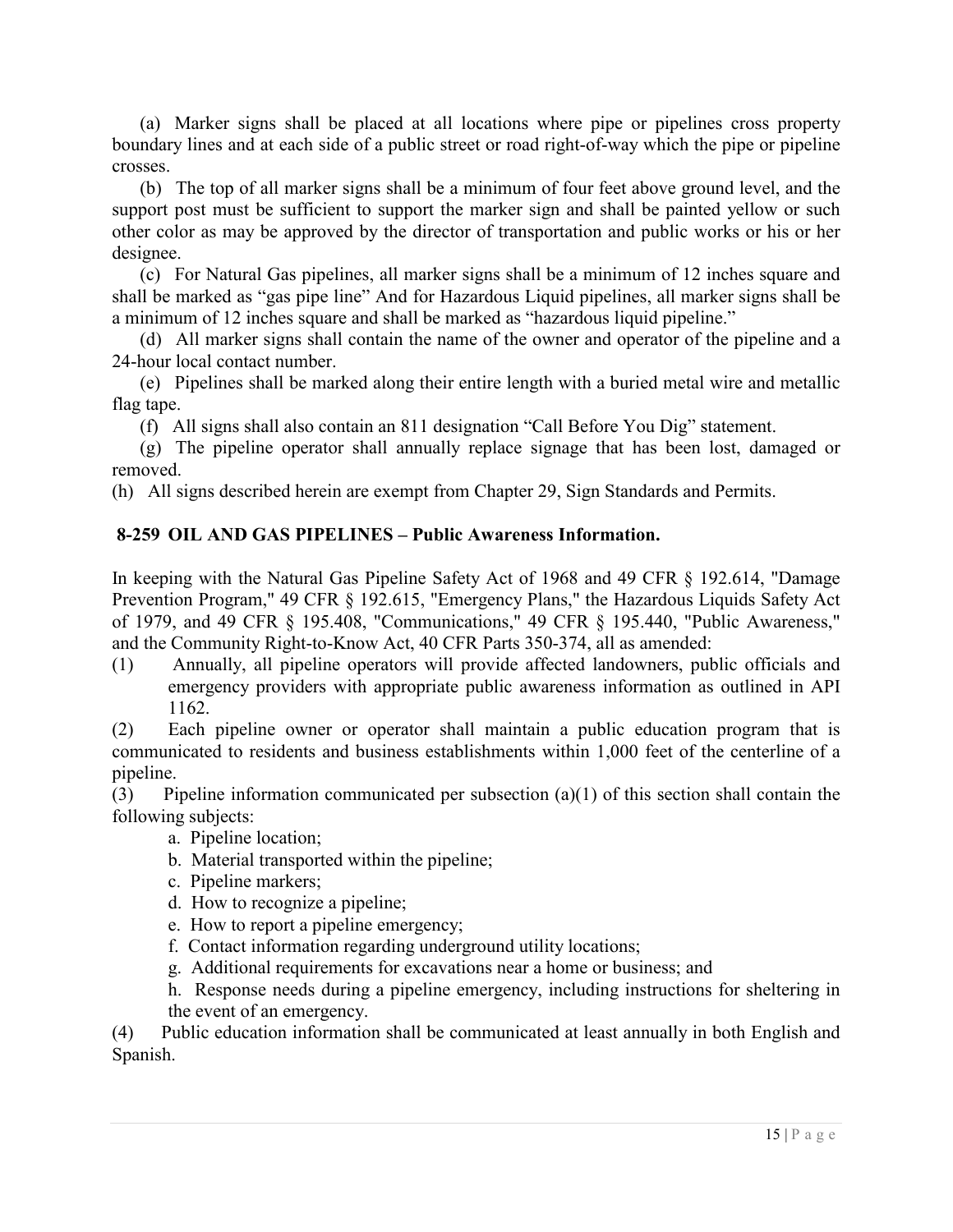#### **8-260 OIL AND GAS PIPELINES – Insurance and Bonds.**

 (1) Each pipeline operator of a Natural Gas Transmission Pipeline or a Hazardous Pipeline must carry public liability insurance with a carrier rated "A" or better by A.M. Best in a minimum amount of \$1,000,000.00 for one person and \$5,000,000.00 for one accident and property damage insurance in the amount of \$10,000,000.00 for one accident, which shall remain in full force and effect and be carried so long as the pipeline is operated.

 (2) Each pipeline operator shall provide and maintain in full force and effect during the term of its regulated pipeline permit insurance with the following minimum limits:

(a) Worker's compensation at statutory limits.

- (b) Employer's liability insurance with the following minimum limits for bodily injury by:
	- (i) accident, \$1,000,000 per each accident; and
	- (ii) disease, \$1,000,000 per employee with a per-policy aggregate of \$1,000,000.

 (c) Commercial general liability coverage, including blanket contractual liability, products and completed operations, personal injury, bodily injury, broad form property damage, operations hazard, pollution, explosion, collapse and underground hazards for \$2,000,000 per occurrence and aggregate policy limit of \$2,000,000.

 (d) Automobile liability insurance (for automobiles used by the pipeline operator in the course of its performance under the pipeline permit, including employer's non-ownership and hired auto coverage) for \$2,000,000 combined single limit per occurrence.

 (e) Umbrella liability insurance following the form of the primary liability coverage described in Subsections (a) and (b) and providing coverage with minimum combined bodily injury (including death) and property damage limit of \$25,000,000 per occurrence and \$25,000,000 annual aggregate. Increased primary liability limits equivalent to the umbrella liability insurance limits specified will satisfy the umbrella liability insurance requirements.

(3) Performance bond or irrevocable letter of credit.

 (a) Before issuance of a pipeline permit, the pipeline operator shall submit to the city a performance bond or irrevocable letter of credit approved as to form by the city attorney in the amount of \$100,000.

 (b) The performance bond is effective upon the issuance of the pipeline permit and must remain in full force and effect until all work under the terms of the pipeline permit has been completed.

(c) The performance bond may be amended to include other permitted pipeline permits.

#### **8-261 OIL AND GAS PIPELINES – Violations.**

(1) A person is criminally responsible for a violation of this article if the person:

- (a) refuses the inspector of the city access to an operation site or a pipeline;
- (b) fails to comply with an inspector's orders; or
- (c) fails to comply with any provision of this article.

 (2) A person who knowingly violates any provision of this article is guilty of a separate offense for each day or portion of a day during which the violation is continued. Each offense is punishable by a fine of \$2,000. This fine shall be doubled for the second conviction of the same offense within any 24-month period and trebled for the third and any subsequent convictions of the same offense within any 24-month period.

**8-262 OIL AND GAS PIPELINES – Street and Right-of-Way Use.**(1) In the event a Natural Gas Transmission Pipeline pipeline is placed within any public right-of-way under the